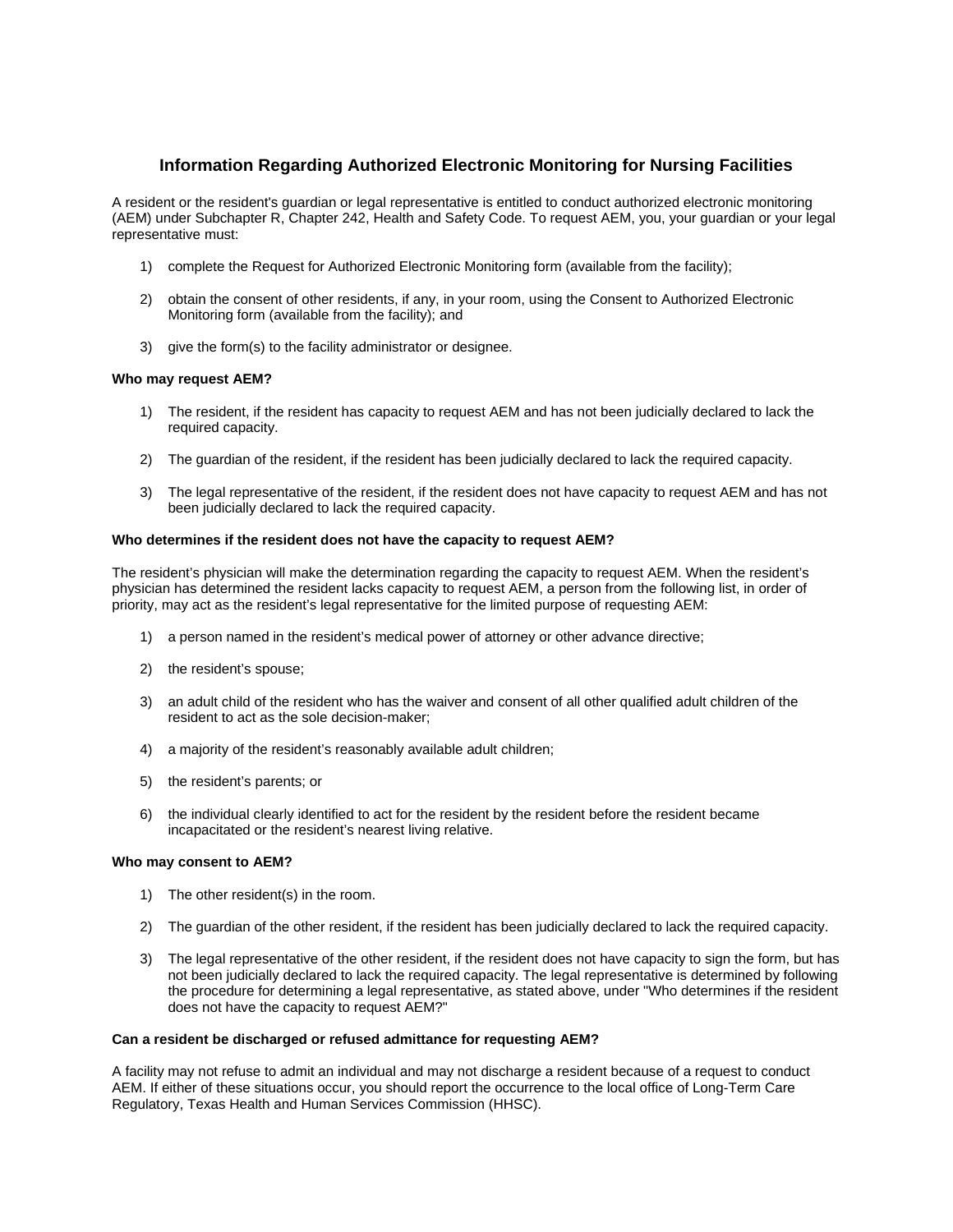#### **What about covert electronic monitoring?**

A facility may not discharge a resident because covert electronic monitoring is being conducted by or on behalf of a resident. A facility attempting to discharge a resident because of covert electronic monitoring should be reported to the local office of Long-Term Care Regulatory, HHSC.

#### **What is required if a covert electronic monitoring device is discovered?**

If a covert electronic monitoring device is discovered by a facility and is no longer covert as defined in §242.843, Health and Safety Code, the resident must meet all requirements for AEM before monitoring is allowed to continue.

#### **Is notice of AEM required?**

Anyone conducting AEM must post and maintain a conspicuous notice at the entrance to the resident's room. The notice must state that an electronic monitoring device is monitoring the room.

#### **What is required for the installation of monitoring equipment?**

The resident or the resident's guardian or legal representative must pay for all costs associated with conducting AEM, including installation in compliance with life safety and electrical codes, maintenance, removal of the equipment, posting and removal of the notice, or repair following removal of the equipment and notice, other than the cost of electricity. A facility may require an electronic monitoring device to be installed in a manner that is safe for residents, employees, or visitors who may be moving about the room. A facility may also require that AEM be conducted in plain view. The facility must make reasonable physical accommodation for AEM, which includes providing:

1) a reasonably secure place to mount the video surveillance camera or other electronic monitoring device; and:

2) access to power sources for the video surveillance camera or other electronic monitoring device.

If the facility refuses to permit AEM or fails to make reasonable physical accommodations for AEM, you should report the facility's refusal to the local office of Long-Term Care Regulatory, HHSC.

#### **Are facilities subject to administrative penalties for violations of the electronic monitoring rules?**

Yes, DADS may assess an administrative penalty of \$500 against a facility for each instance in which the facility:

- 1) refuses to permit a resident or the resident's guardian or legal representative to conduct AEM;
- 2) refuses to admit an individual or discharges a resident because of a request to conduct AEM;
- 3) discharges a resident because covert electronic monitoring is being conducted by or on behalf of the resident; or
- 4) violates any other provision related to AEM.

#### **How does AEM affect the reporting of abuse and neglect?**

The Texas Health and Safety Code, §242.122, requires an individual to report abuse or neglect immediately. Section 242.131 establishes a criminal penalty for failure to report abuse and neglect. If abuse or neglect has occurred, the most important thing is to report it, regardless of whether the reporting meets the legal definition of timely. Abuse and neglect cannot be addressed unless reported. For purposes of the duty to report abuse or neglect and the criminal penalty for the failure to report abuse or neglect, the following apply:

1) A person who is conducting electronic monitoring on behalf of a resident is considered to have viewed or listened to a tape or recording made by the electronic monitoring device on or before the 14th day after the date the tape or recording is made.

2) If a resident, who has capacity to determine that the resident has been abused or neglected and who is conducting electronic monitoring, gives a tape or recording made by the electronic monitoring device to a person and directs the person to view or listen to the tape or recording to determine whether abuse or neglect has occurred, the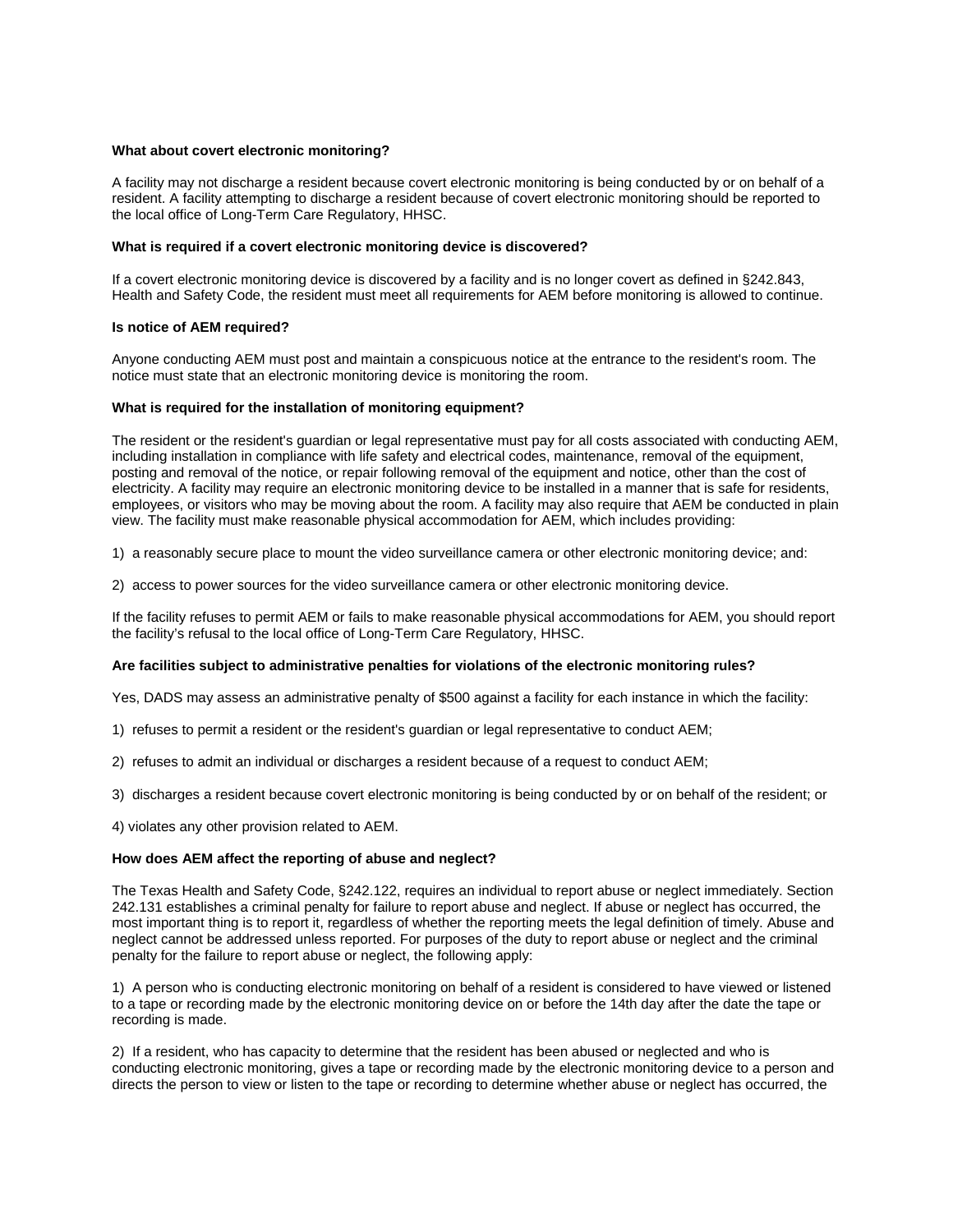person to whom the resident gives the tape or recording is considered to have viewed or listened to the tape or recording on or before the seventh day after the date the person receives the tape or recording.

3) A person is required to report abuse based on the person's viewing of or listening to a tape or recording only if the incident of abuse is acquired on the tape or recording. A person is required to report neglect based on the person's viewing of or listening to a tape or recording only if it is clear from viewing or listening to the tape or recording that neglect has occurred.

4) If abuse or neglect of the resident is reported to the facility and the facility requests a copy of any relevant tape or recording made by an electronic monitoring device, the person who possesses the tape or recording must provide the facility with a copy at the facility's expense. The cost of the copy cannot exceed the community standard.

5) A person who sends more than one tape or recording to HHSC must identify each tape or recording on which the person believes an incident of abuse or evidence of neglect may be found. Tapes or recordings should identify the place on the tape or recording that an incident of abuse or evidence of neglect may be found.

#### **What is required for the use of a tape or recording by an agency or court?**

Subject to applicable rules of evidence and procedure, a tape or recording created through the use of covert monitoring or AEM may be admitted into evidence in a civil or criminal court action or administrative proceeding. A court or administrative agency may not admit into evidence a tape or recording created through the use of covert monitoring or AEM or take or authorize action based on the tape or recording unless:

1) the tape or recording shows the time and date the events on the tape or recording occurred, if the tape or recording is a video tape or recording;

2) the contents of the tape or recording have not been edited or artificially enhanced; and

3) any transfer of the contents of the tape or recording was done by a qualified professional and the contents were not altered, if the contents have been transferred from the original format to another technological format.

#### **Are there additional provisions of the law?**

A person who places an electronic monitoring device in the room of a resident or who uses or discloses a tape or other recording made by the device may be civilly liable for any unlawful violation of the privacy rights of another. A person who covertly places an electronic monitoring device in the room of a resident or who consents to or acquiesces in the covert placement of the device in the room of a resident has waived any privacy right the person may have had in connection with images or sounds that may be acquired by the device. A person who intentionally hampers, obstructs, tampers with, or destroys an electronic monitoring device installed in a resident's room in accordance with the Health and Safety Code, Subchapter R, Chapter 242, or a tape or recording made by the device, commits a Class B misdemeanor. It is a defense to prosecution that the person took the action with the effective consent of the resident on whose behalf the electronic monitoring device was installed or the resident's guardian or legal representative.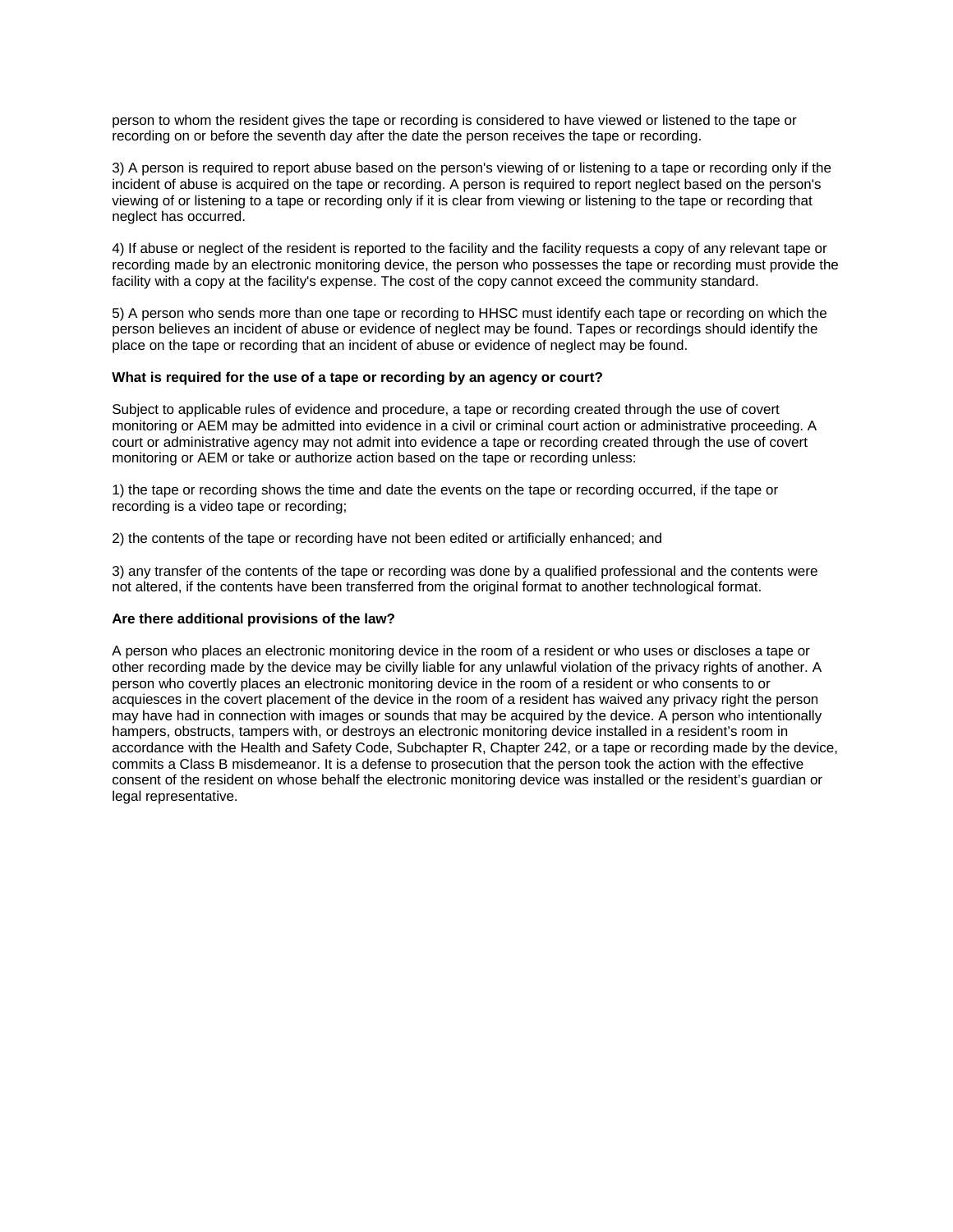### **Información sobre el monitoreo electrónico autorizado para centros para convalecientes**

Un residente o su curador o representante legal tiene el derecho de llevar a cabo monitoreo electrónico autorizado (AEM) bajo el Subcapítulo R, Capítulo 242 del Código de Salubridad y Seguridad. Para pedir el AEM, usted, su curador o representante legal tiene que:

- 1) completar la Solicitud de monitoreo electrónico autorizado (disponible en el centro);
- 2) obtener el consentimiento de los demás residentes de su cuarto, si los hay, usando el Consentimiento para autorizar el monitoreo electrónico autorizado (disponible en el centro); y
- 3) entregar las formas al administrador del centro o a la persona designada.

#### **¿Quién puede pedir el AEM?**

- 1) El residente, si es capaz de pedir el AEM y la corte no ha declarado que no tiene la capacidad necesaria.
- 2) El curador del residente, si la corte ha declarado que el residente no tiene la capacidad necesaria.
- 3) El representante legal del residente, si el residente no tiene la capacidad de pedir el AEM y la corte no ha declarado que no tiene la capacidad necesaria.

#### **¿Quién determina si el residente no tiene la capacidad para pedir el AEM?**

El doctor del residente hará la determinación con respecto a la capacidad de pedir el AEM. Cuando el doctor del residente haya determinado que el residente no tiene la capacidad para pedir el AEM, una persona de la siguiente lista, en orden de prioridad, puede actuar como el representante legal del residente con el único propósito de pedir el AEM:

una persona nombrada en el poder para la atención médica del residente o en otra directiva anticipada;

- 1) el cónyuge del residente;
- 2) un hijo adulto del residente que tenga el permiso y el consentimiento de todos los demás hijos adultos capacitados del residente para actuar como única persona que toma decisiones;
- 3) la mayoría de los hijos adultos del residente que estén razonablemente disponibles;
- 4) los padres del residente; o
- 5) la persona que el residente claramente identificó para que actuara por él, antes de quedar incapacitado o el familiar más cercano del residente.

#### **¿Quién puede dar su consentimiento para el AEM?**

- 1) Los demás residentes que comparten el cuarto.
- 2) El curador de los demás residentes, si la corte ha declarado que dichos residentes no tienen la capacidad necesaria.
- 3) El representante legal de los demás residentes, si estos no tienen la capacidad de firmar la forma, pero la corte no ha declarado que no tienen la capacidad necesaria. El representante legal se nombra siguiendo los procedimientos para determinar a un representante legal, como se explicó anteriormente bajo "¿Quién determina si el residente no tiene la capacidad para pedir el AEM?"

#### **¿Se puede dar de alta a un residente o negarle el ingreso a una persona por pedir el AEM?**

Un centro no puede negarle el ingreso a una persona ni dar de alta a un residente debido a su solicitud de llevar a cabo el AEM. Si ocurre alguna de estas situaciones, debe informar lo sucedido a la oficina local de la división de Regulación de Atención a Largo Plazo del Comisión de Salud y Servicios Humanos de Texas.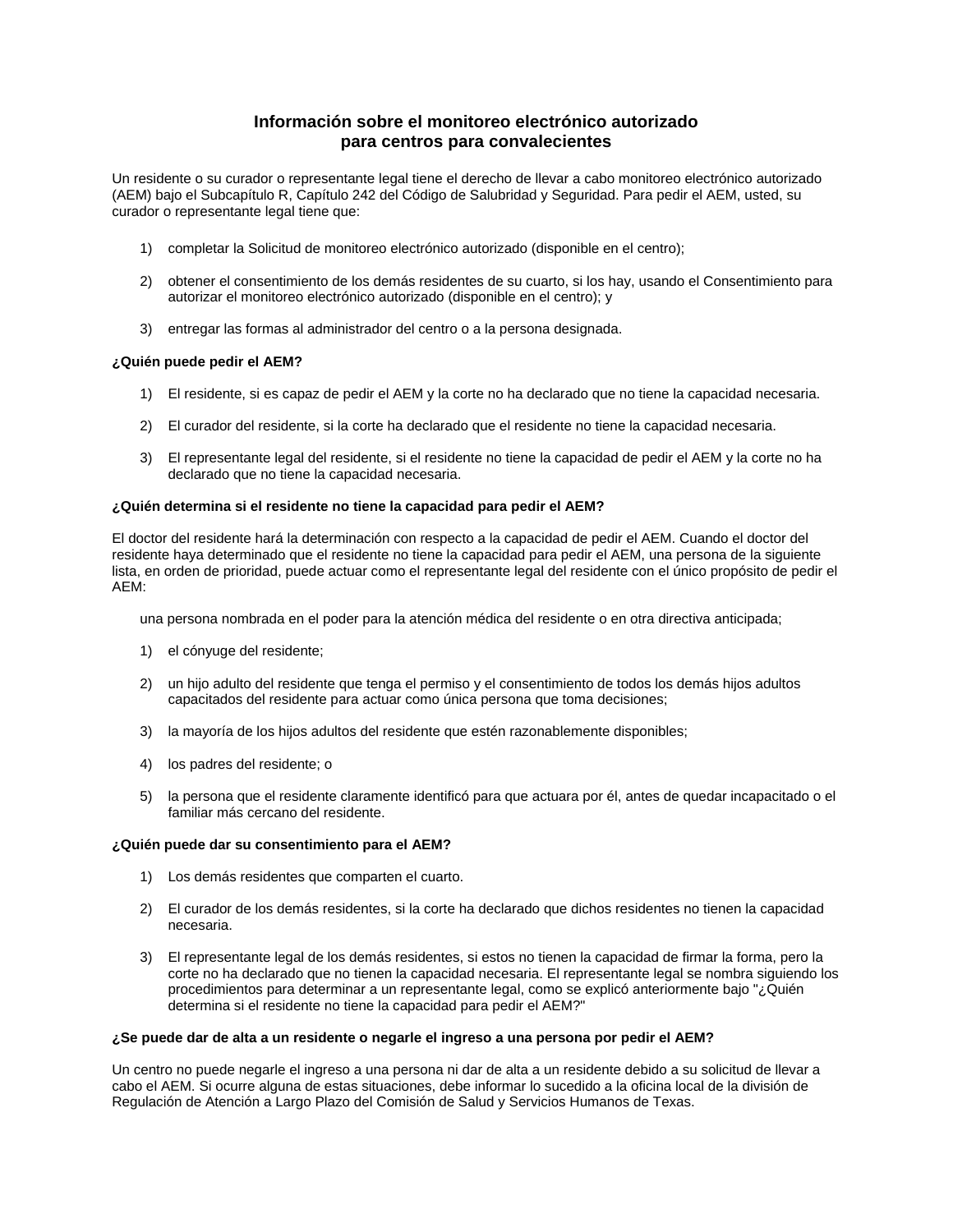#### **¿Qué pasa si hay monitoreo electrónico secreto?**

Un centro no puede dar de alta a ningún residente por estar llevando a cabo monitoreo electrónico secreto o porque alguien más lo esté haciendo por él. Un centro que quiera dar de alta a un residente debido al monitoreo electrónico secreto debe ser denunciado a la oficina local de la división de Regulación de la Atención a Largo Plazo del HHSC de Texas.

#### **¿Qué sucede si se descubre algún aparato de monitoreo electrónico secreto?**

Si un centro descubre un aparato de monitoreo electrónico secreto y el monitoreo deja de ser secreto como se define en la Sección 242.843 del Código de Salubridad y Seguridad, el residente tiene que reunir todos los requisitos del AEM antes de que se permita que continúe.

#### **¿Se tiene que avisar sobre el AEM?**

Cualquier persona que lleve a cabo el AEM tiene que poner y mantener un aviso en un lugar visible en la entrada del cuarto del residente. El aviso tiene que decir que un aparato de monitoreo electrónica está observando el cuarto.

#### **¿Qué se necesita para la instalación del equipo de monitoreo?**

El residente o el curador o representante legal del residente tiene que pagar todos los gastos relacionados con la operación del AEM, menos el costo de la electricidad, incluso instalar el aparato de acuerdo con los códigos de electricidad y de seguridad humana, mantenerlo y desmontarlo, poner y quitar el aviso o hacer reparaciones después de quitar el aparato y el aviso.

El centro puede exigir que se instale un aparato de monitoreo electrónico de una manera segura para los residentes, empleados y visitants que quizás frecuenten el cuarto. El centro también puede exigir que el AEM se lleve a cabo a plena vista.

El centro tiene que hacer los arreglos físicos razonables para el AEM, por ejemplo:

- 1) proporcionar un lugar razonablemente seguro para montar la cámara de video de monitoreo u otro aparato de monitoreo electrónico; y
- 2) proporcionar acceso a una fuente de energía para la cámara de video de monitoreo u otro aparato de monitoreo electrónico.

Si el centro no permite el AEM o no hace los arreglos físicos razonables para el AEM, debe informar esto a la oficina local de la división de Regulación de Atención a Largo Plazo del HHSC de Texas.

#### **¿Quedan los centros sujetos a sanciones administrativas si violan las reglas del monitoreo electrónico?**

Sí, el DADS puede imponer al centro una multa administrativa de \$500 por cada instancia en que el centro:

- 1) no permita que un residente o su curador o representante legal lleve a cabo el AEM;
- 2) se niegue a ingresar a una persona o dé de alta a un residente porque pidió llevar a cabo el AEM;
- 3) dé de alta a un residente porque el residente o alguien que actúa en su nombre esté llevando a cabo monitoreo electrónico secreto;
- 4) viole cualquier otra disposición relacionada con el AEM.

#### **¿Cómo afecta el AEM la denuncia de abuso, maltrato y descuido?**

La Sección 242.122 del Código de Salubridad y Seguridad de Texas requiere que una persona haga una denuncia sobre el abuso, maltrato o descuido inmediatamente. La Sección 242.131 establece una sanción penal por no denunciar el abuso, maltrato y el descuido. Si ha habido abuso, maltrato o descuido, lo más importante es hacer una denuncia sin importar si la denuncia es oportuna según la definición legal. Si no se denuncia, no se puede luchar contra el abuso, maltrato y descuido.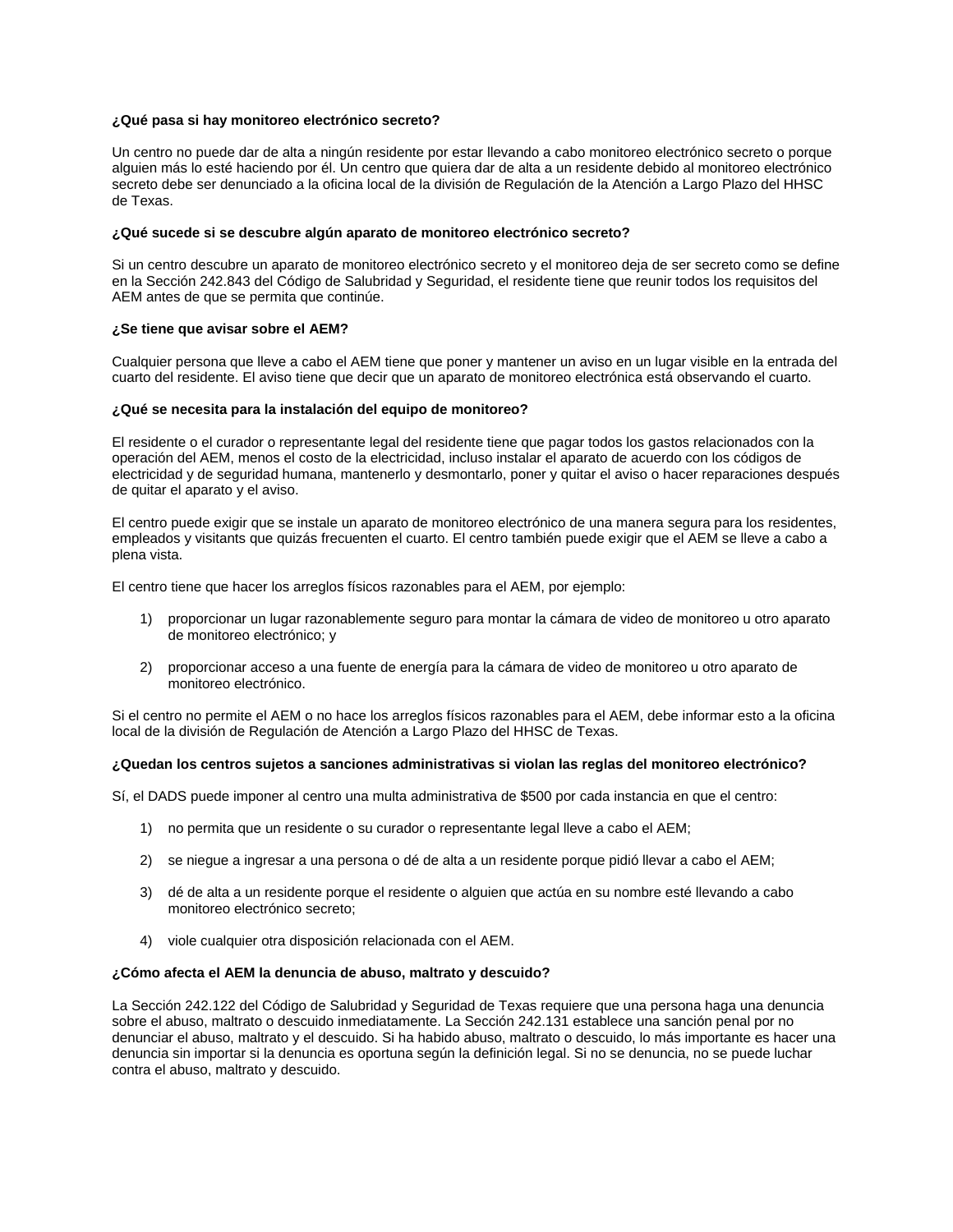Debido a la obligación de hacer una denuncia de abuso, maltrato o descuido y a la sanción penal por no hacerlo, se aplica lo siguiente:

- 1) Se espera que la persona que esté llevando a cabo el monitoreo electrónico en nombre del residente vea o escuche la cinta o la grabación hecha por el aparato de monitoreo electrónico dentro de los 14 días después de la fecha en que se hizo la cinta o la grabación.
- 2) Si un residente, que es capaz de determinar que ha sufrido abuso, maltrato o descuido y que está llevando a cabo el monitoreo electrónico, le entrega a una persona la cinta o la grabación hecha por el aparato de monitoreo electrónico y le dice a la persona que vea o escuche la cinta o la grabación para determinar si ha habido abuso, maltrato o descuido, se espera que la persona a quien el residente entregó la cinta o la grabación la vea o la escuche dentro de los 7 días después de la fecha en que la recibió.
- 3) Si la persona vio o escuchó la cinta o la grabación, tiene la obligación de denunciar el abuso o maltrato solamente si el abuso o maltrato es evidente en la cinta o la grabación. Si la persona vio o escuchó la cinta o la grabación, tiene la obligación de denunciar el descuido solamente si el descuido es evidente en la cinta o la grabación.
- 4) Si se hace una denuncia de abuso, maltrato o descuido del residente al centro y el centro pide una copia de cualquier cinta o grabación pertinente creada por un aparato de monitoreo electrónico, la persona que tenga la cinta o la grabación tiene que entregar al centro una copia, cuyo costo corra por cuenta del centro. El costo de la copia no puede sobrepasar el precio normal en la comunidad.
- 5) La persona que envíe más de una cinta o grabación al HHSC tiene que identificar cada cinta o grabación en la que sospecha existe un incidente de abuso o maltrato o una prueba de descuido, y debe identificar el lugar en la cinta o grabación donde se encuentra el incidente de abuso o maltrato o la prueba de descuido.

#### **¿Qué se necesita para que un departamento o una corte pueda usar la cinta o la grabación?**

De acuerdo con las reglas aplicables de pruebas y procedimientos, una cinta o una grabación creada por un aparato de monitoreo secreto o el AEM se puede admitir como prueba en una acción civil o penal de la corte o en un procedimiento administrativo. Una corte o un departamento administrativo no puede admitir como prueba una cinta o una grabación creada por medio del uso de monitoreo secreto o de AEM ni puede tomar o autorizar ninguna acción basándose en la cinta o la grabación a menos que:

- 1) la cinta o la grabación muestre la hora y la fecha en que ocurrieron los hechos de la cinta o la grabación, si la cinta o la grabación es un videocasete o una grabación de video;
- 2) el contenido de la cinta o la grabación no haya sido editado ni modificado artificialmente; y
- 3) cualquier transferencia del contenido de la cinta o de la grabación haya sido por un profesional competente y el contenido no haya sido modificado, si el contenido ha sido transferido de su formato original a otro formato tecnológico.

#### **¿Se imponen otras disposiciones de la ley?**

La persona que instale un aparato de monitoreo electrónico en el cuarto de un residente o que use o divulgue una cinta u otra grabación hecha por el aparato puede tener la responsabilidad civil de cualquier violación ilegal de los derechos de privacidad de otra persona.

La persona que instale un aparato de monitoreo secreto en el cuarto de un residente o que dé su consentimiento o esté de acuerdo en la instalación secreta del aparato en el cuarto de un residente renuncia a cualquier derecho de privacidad que la persona haya tenido en relación con las imágenes o los sonidos que se puedan obtener por medio del aparato.

La persona que intencionalmente dificulte, obstruya, altere o destruya un aparato de monitoreo electrónico instalado en el cuarto del residente de conformidad con el Subcapítulo R del Capítulo 242 del Código de Salubridad y Seguridad, o una cinta o una grabación creada por ese aparato, comete un delito menor de Clase B. Es una defensa legal que la persona tome la acción con el consentimiento válido del residente en cuyo nombre se instaló el aparato de monitoreo, o con el consentimiento de su curador o representante legal.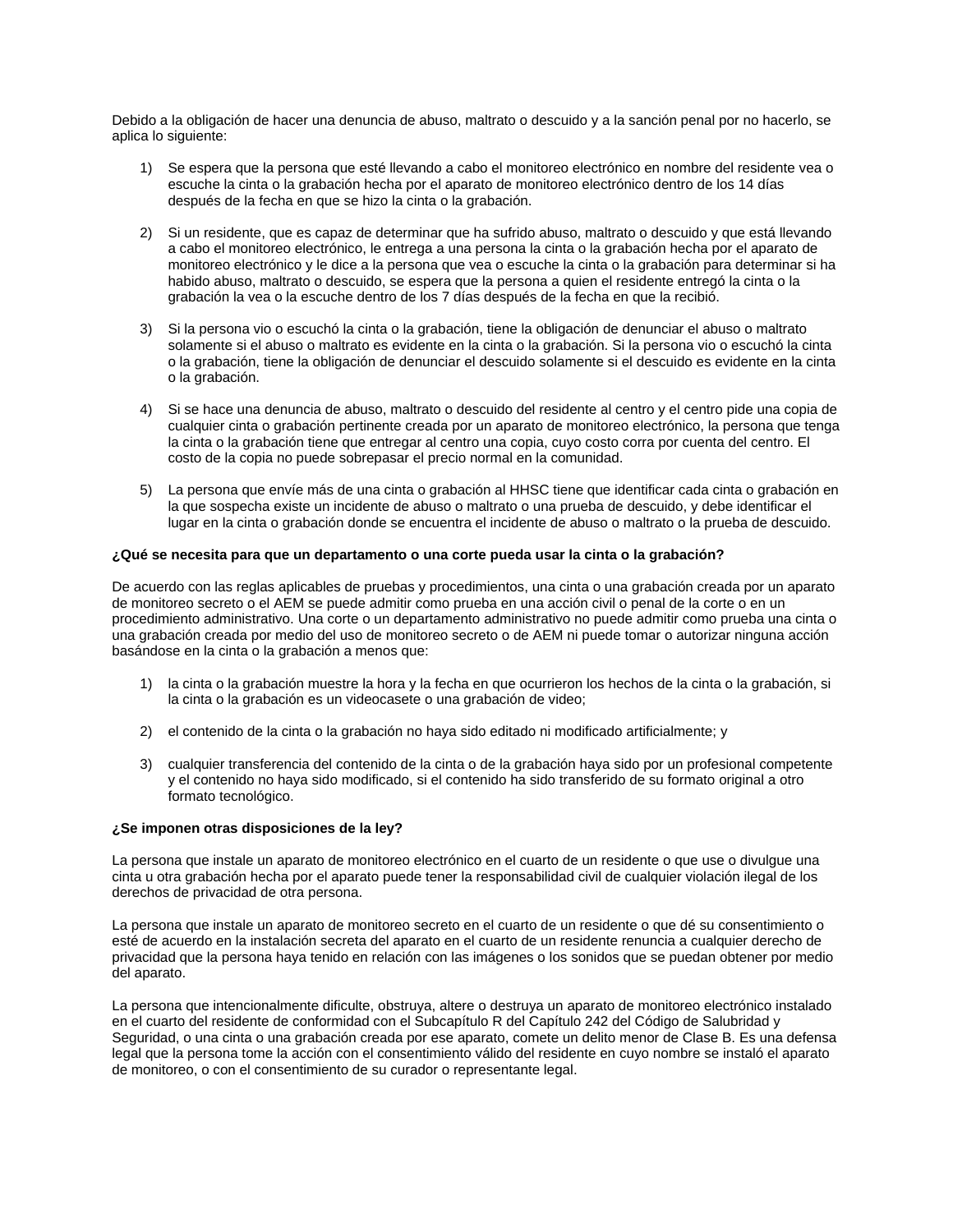# **Request for Authorized Electronic Monitoring**

| OR (name of resident)                                                                                                                                                                                                           |  |  |  |  |
|---------------------------------------------------------------------------------------------------------------------------------------------------------------------------------------------------------------------------------|--|--|--|--|
|                                                                                                                                                                                                                                 |  |  |  |  |
| electronic monitoring, in accordance with Chapter 242 and 247 of the Texas Health and Safety Code.                                                                                                                              |  |  |  |  |
|                                                                                                                                                                                                                                 |  |  |  |  |
| rights in connection with the use of the electronic monitoring device.                                                                                                                                                          |  |  |  |  |
| Is the monitoring device a video surveillance camera? T Yes No                                                                                                                                                                  |  |  |  |  |
| If the monitoring device is a video surveillance camera, the camera should:                                                                                                                                                     |  |  |  |  |
| always be unobstructed.                                                                                                                                                                                                         |  |  |  |  |
| be obstructed, under the following circumstances:                                                                                                                                                                               |  |  |  |  |
|                                                                                                                                                                                                                                 |  |  |  |  |
|                                                                                                                                                                                                                                 |  |  |  |  |
|                                                                                                                                                                                                                                 |  |  |  |  |
|                                                                                                                                                                                                                                 |  |  |  |  |
| Do you/does the resident reside in a multi-person room? $\Box$ Yes $\Box$ No                                                                                                                                                    |  |  |  |  |
| This form may be signed only by the resident or the guardian or legal representative of the resident, as provided in<br>the Texas Health and Safety Code, §242.845, or Chapter 40, Texas Administrative Code (TAC), §92.129(d). |  |  |  |  |

\_\_\_\_\_\_\_\_\_\_\_\_\_\_\_\_\_\_\_\_\_\_\_\_\_\_\_\_\_\_\_\_\_\_\_\_\_\_\_\_\_\_\_\_\_\_\_\_\_\_\_\_\_\_\_\_\_\_\_\_\_\_ \_\_\_\_\_\_\_\_\_\_\_\_\_\_\_\_\_\_\_\_\_\_\_\_ Signature – Resident/Guardian of Resident/Legal Representative of Resident Date (circle appropriate title)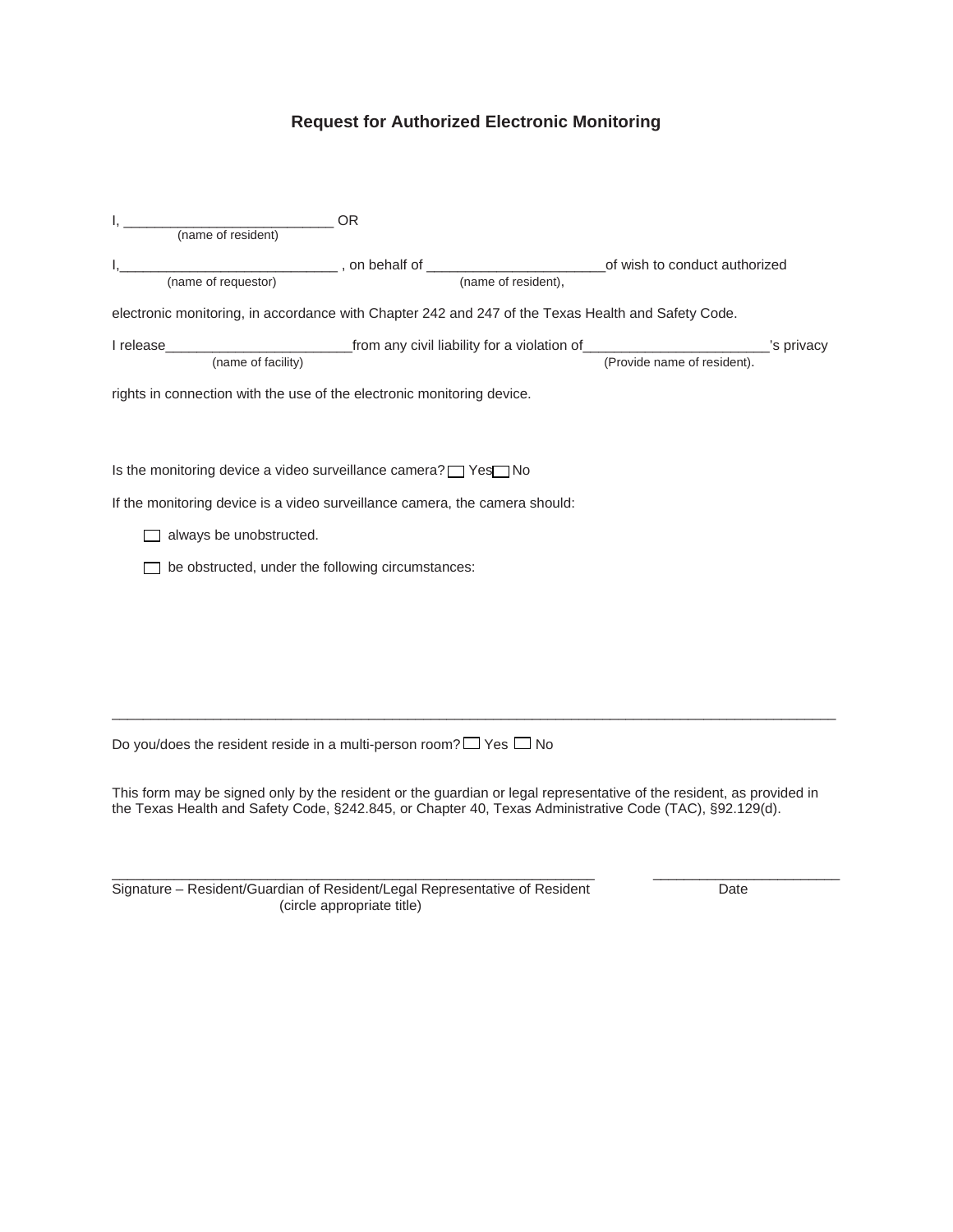## **Solicitud de monitoreo electrónico autorizado**

| Yo, (nombre del residente)<br>O                                                                            |  |
|------------------------------------------------------------------------------------------------------------|--|
|                                                                                                            |  |
|                                                                                                            |  |
|                                                                                                            |  |
| a cabo monitoreo electrónico autorizado, de acuerdo con los Capítulos 242 y 247 del Código de Salubridad y |  |
|                                                                                                            |  |
|                                                                                                            |  |
|                                                                                                            |  |
| del aparato de monitoreo electrónico.                                                                      |  |
| ¿Es el aparato de monitoreo una cámara de video? $\Box$ Sí $\Box$ No                                       |  |
| Si el aparato de monitoreo es una cámara de video, la cámara:                                              |  |
| nunca debe tener obstrucciones.                                                                            |  |
| debe tener obstrucciones, bajo las siguientes circunstancias:                                              |  |
|                                                                                                            |  |
|                                                                                                            |  |
|                                                                                                            |  |
|                                                                                                            |  |
|                                                                                                            |  |
| ¿Vive usted o el residente en un cuarto con varias personas? $\Box$ Sí $\Box$ No                           |  |
|                                                                                                            |  |

Esta forma solo la debe firmar el residente o su curador o representante legal, como lo establece la Sección 242.845 del Código de Salubridad y Seguridad de Texas o la Sección 92.129(d) del Capítulo 40 del Código Administrativo de Texas.

\_\_\_\_\_\_\_\_\_\_\_\_\_\_\_\_\_\_\_\_\_\_\_\_\_\_\_\_\_\_\_\_\_\_\_\_\_\_\_\_\_\_\_\_\_\_\_\_\_\_\_\_\_\_\_ \_\_\_\_\_\_\_\_\_\_\_\_\_\_\_\_\_\_

Firma del residente, curador o representante legal del residente Fechandes Fechandes Fechandes Fecha (marque el título correspondiente)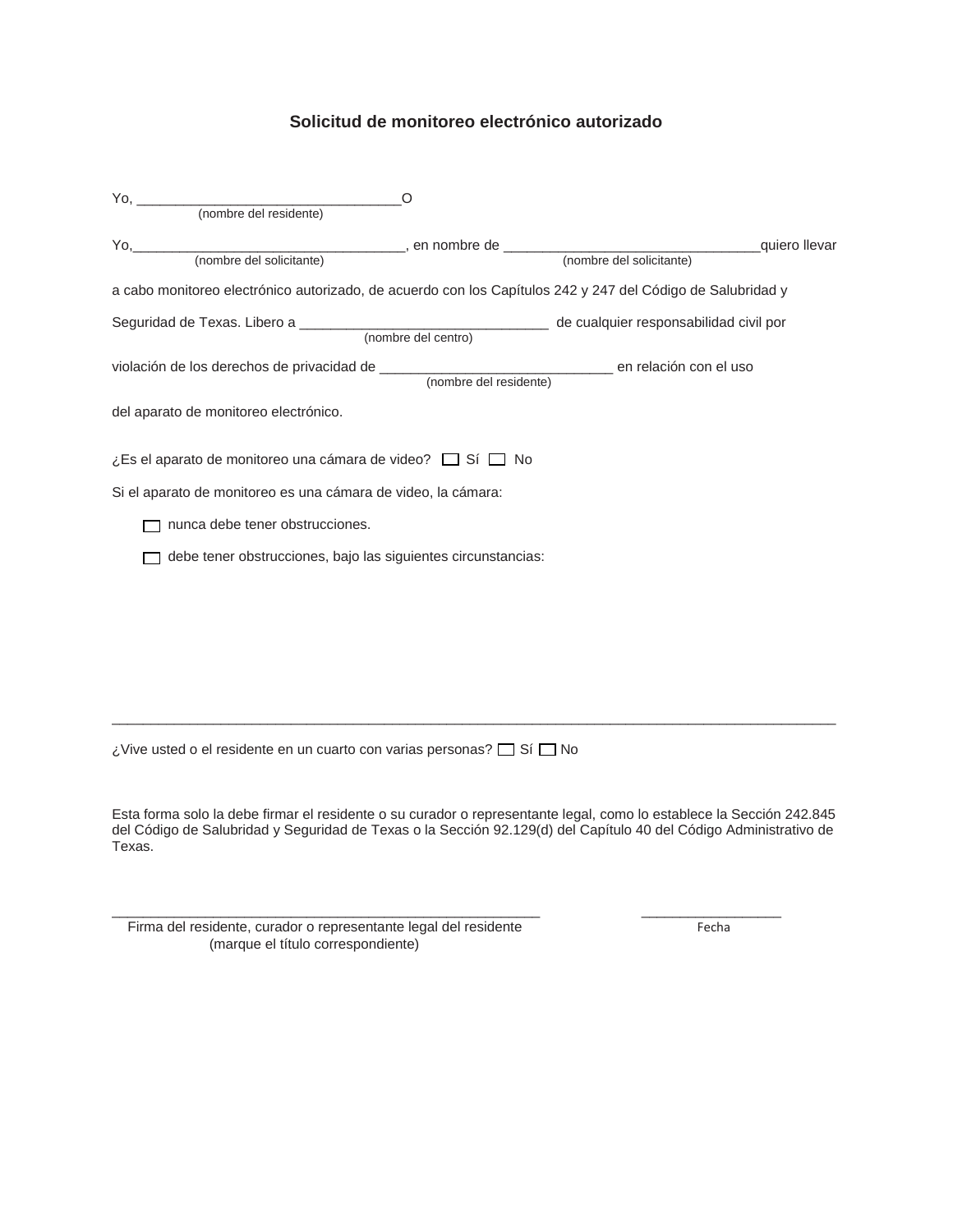## **Consent by Roomate for Authorized Electronic Monitoring**

| (name of resident)                                                                                | <b>OR</b> |                                                                                                                            |
|---------------------------------------------------------------------------------------------------|-----------|----------------------------------------------------------------------------------------------------------------------------|
|                                                                                                   |           |                                                                                                                            |
|                                                                                                   |           |                                                                                                                            |
|                                                                                                   |           |                                                                                                                            |
| monitoring, in accordance with Chapter 242 and 247 of the Texas Health and Safety Code.           |           |                                                                                                                            |
|                                                                                                   |           |                                                                                                                            |
|                                                                                                   |           | violation of $\Box$ my $\Box$ the residents privacy rights in connection with the use of the electronic monitoring device. |
| person signing this form.                                                                         |           | Check all that apply below. NOTE: Implementation of restrictions with electronic monitoring is the responsibility of the   |
| The use of an audio electronic monitoring device is prohibited under the following circumstances: |           |                                                                                                                            |
| The use of an audio electronic monitoring device is prohibited; OR                                |           |                                                                                                                            |
| If the monitoring device is a video surveillance camera, the camera must be pointed away from     |           |                                                                                                                            |
| (Provide name of resident)                                                                        |           |                                                                                                                            |
| No restrictions on the authorized electronic monitoring.                                          |           |                                                                                                                            |
|                                                                                                   |           |                                                                                                                            |
|                                                                                                   |           |                                                                                                                            |

This form may be signed only by another resident in the room of a resident who has requested electronic monitoring or the guardian or legal representative of that other resident, as provided in the Texas Health and Safety Code, §242.846, or Chapter 40, Texas Administration Code (TAC), §92.129(e).

\_\_\_\_\_\_\_\_\_\_\_\_\_\_\_\_\_\_\_\_\_\_\_\_\_\_\_\_\_\_\_\_\_\_\_\_\_\_\_\_\_\_\_\_\_\_\_\_\_\_\_\_\_\_\_\_\_\_\_\_\_\_\_\_\_\_ \_\_\_\_\_\_\_\_\_\_\_\_\_\_

 $\_$  ,  $\_$  ,  $\_$  ,  $\_$  ,  $\_$  ,  $\_$  ,  $\_$  ,  $\_$  ,  $\_$  ,  $\_$  ,  $\_$  ,  $\_$  ,  $\_$  ,  $\_$  ,  $\_$  ,  $\_$  ,  $\_$  ,  $\_$  ,  $\_$  ,  $\_$  ,  $\_$  ,  $\_$  ,  $\_$  ,  $\_$  ,  $\_$  ,  $\_$  ,  $\_$  ,  $\_$  ,  $\_$  ,  $\_$  ,  $\_$  ,  $\_$  ,  $\_$  ,  $\_$  ,  $\_$  ,  $\_$  ,  $\_$  ,

Signature – Resident/Guardian of Resident/Legal Representative of Resident Date